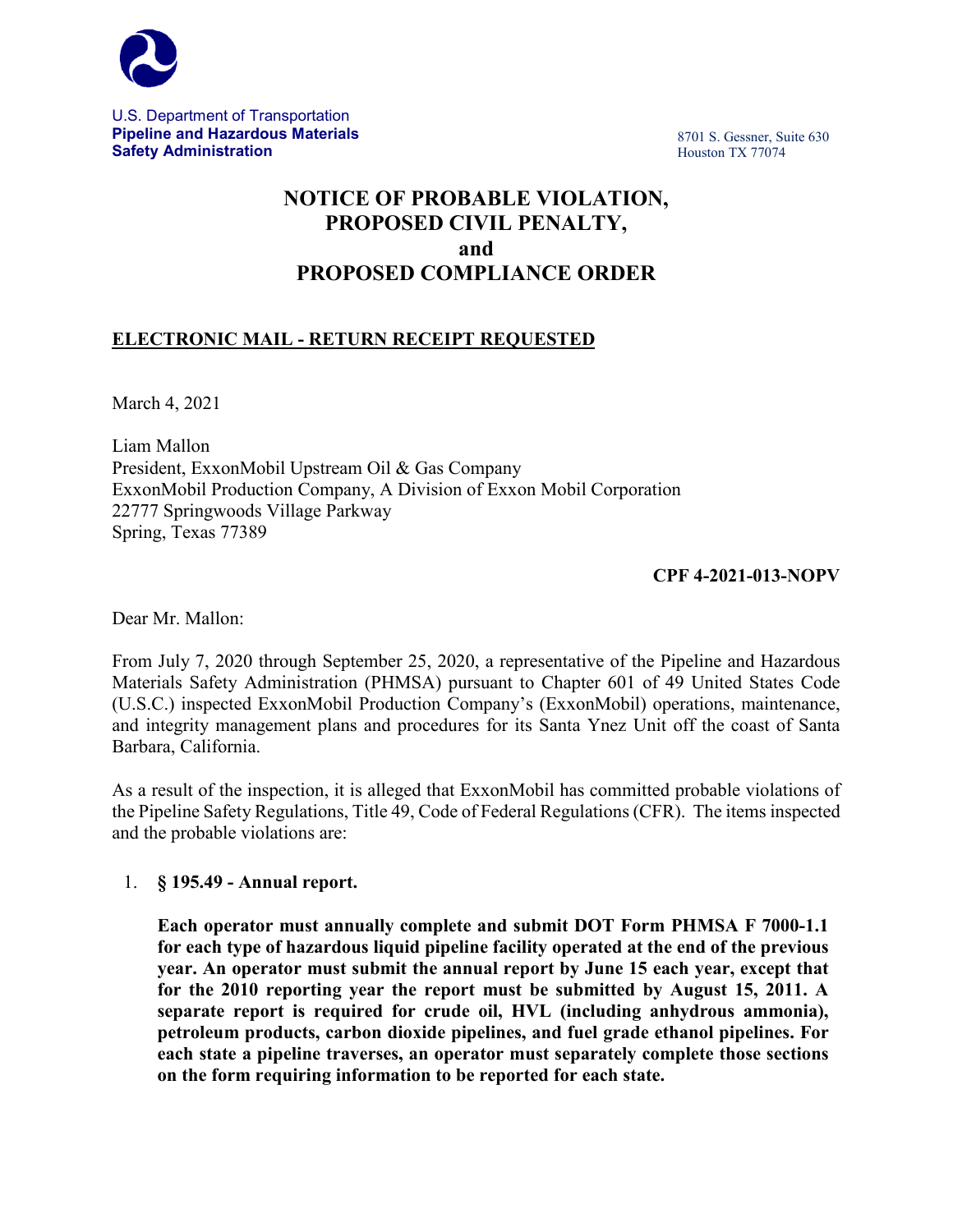ExxonMobil failed to complete and timely submit DOT Form PHMSA F 7000-1.1 for each type of hazardous liquid pipeline facility operated at the end of the previous year for calendar year 2019. ExxonMobil filed its 2019 Annual Report on July 8, 2020, which was 23 days late.

In addition, PHMSA inspectors compared ExxonMobil's 2018 Annual Report and the 2019 Annual Report, which uncovered discrepancies in the mileages by system type. For 2018, ExxonMobil reported 1.15 onshore interstate pipeline miles, 5.05 offshore interstate pipeline miles, and 4.63 OCS-Pacific pipeline miles. This is inconsistent with the mileage reported in 2019, where ExxonMobil reported 4.63 offshore interstate pipeline miles, 1.15 onshore intrastate pipeline miles, and 5.05 offshore intrastate pipeline miles, which does not match the actual mileage for each of the categories.

#### 2. **§ 195.440 - Public awareness.**

**(a) …**

**(c) The operator must follow the general program recommendations, including baseline and supplemental requirements of API RP 1162, unless the operator provides justification in its program or procedural manual as to why compliance with all or certain provisions of the recommended practice is not practicable and not necessary for safety.**

ExxonMobil failed to follow the general program recommendations of API RP 1162, "Public Awareness Programs for Pipeline Operators" for conducting effectiveness reviews of its *Public Awareness Program* as required by § 195.440(c). Specifically, ExxonMobil had not performed a review of its *Public Awareness Program* annually as required by API RP 1162, Section 8.3 Measuring Program Implementation, nor measured its program effectiveness every 4 years as required by API RP 1162, Section 8.4 Measuring Program Effectiveness. Additionally, ExxonMobil incorporates Section 8 of API RP 1162 into its *Public Awareness Program*.

During the inspection, ExxonMobil was unable to provide documentation that it performed an effectiveness review nor provided a justification as to why compliance with these provisions of API RP 1162 were not practicable and not necessary for safety. Instead, ExxonMobil stated that the reason the effectiveness reviews were not performed for this pipeline was that RP stands for Recommended Practice and, therefore, ExxonMobil did not have to comply with a Recommended Practice. However, § 195.440(c) plainly states that an operator must follow the general program recommendations, including baseline and supplemental requirements of API RP 1162.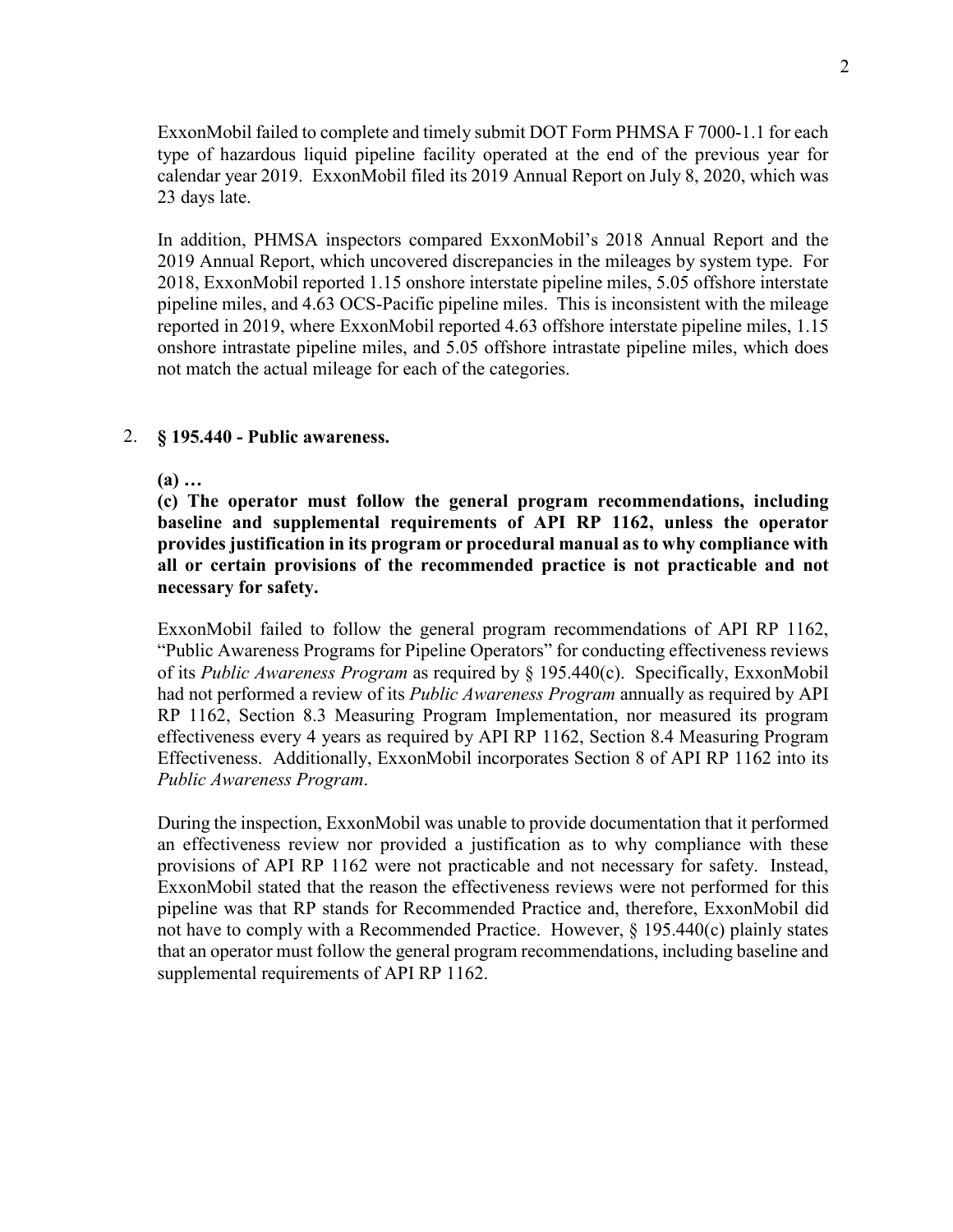3. **§ 195.442 - Damage prevention program.**

**(a) Except as provided in paragraph (d) of this section, each operator of a buried pipeline must carry out, in accordance with this section, a written program to prevent damage to that pipeline from excavation activities. For the purpose of this section, the term "excavation activities" includes excavation, tunneling, backfilling, the removal of aboveground structures by either explosive or mechanical means, and other earthmoving operations.**

ExxonMobil failed to carry out its written damage prevention program to prevent damage to its pipeline from excavation activities. ExxonMobil's written *Operations, Maintenance, & Emergency Manual* (OM&E Manual) dated December 20, 2019, "Section: 2.3.5 Damage Prevention Program", requires that a "list of local excavators who have significant activities in the work area or who have caused problems" in connection with ExxonMobil pipelines, should be reviewed annually and documented on DOT Form EL. Following the annual review of the excavator list, ExxonMobil's DOT Subject Matter Expert is to complete a mail out pursuant to the *Public Awareness Program*, which includes excavators identified on DOT Form EL.

PHMSA inspectors reviewed ExxonMobil's completed DOT Form EL dated October 25, 2015, September 20, 2016, December 11, 2017, November 28, 2018, and December 12, 2019, and found three excavators listed. However, when the 2019 mailing list of excavators was reviewed, PHMSA inspectors found that the mailing list was not updated as required to include the three excavators identified on the DOT Form EL. Therefore, ExxonMobil did not comply with its own written damage prevention program to prevent damage to its pipeline from excavation activities in accordance with § 195.442.

#### 4. **§ 195.505 - Qualification program.**

**Each operator shall have and follow a written qualification program. The program shall include provisions to:**

**(a) …**

**(i) After December 16, 2004, notify the Administrator or a state agency participating under 49 U.S.C. Chapter 601 if the operator significantly modifies the program after the administrator or state agency has verified that it complies with this section. Notifications to PHMSA may be submitted by electronic mail to InformationResourcesManager@dot.gov, or by mail to ATTN: Information Resources Manager DOT/PHMSA/OPS, East Building, 2nd Floor, E22-321, New Jersey Avenue SE., Washington, DC 20590.**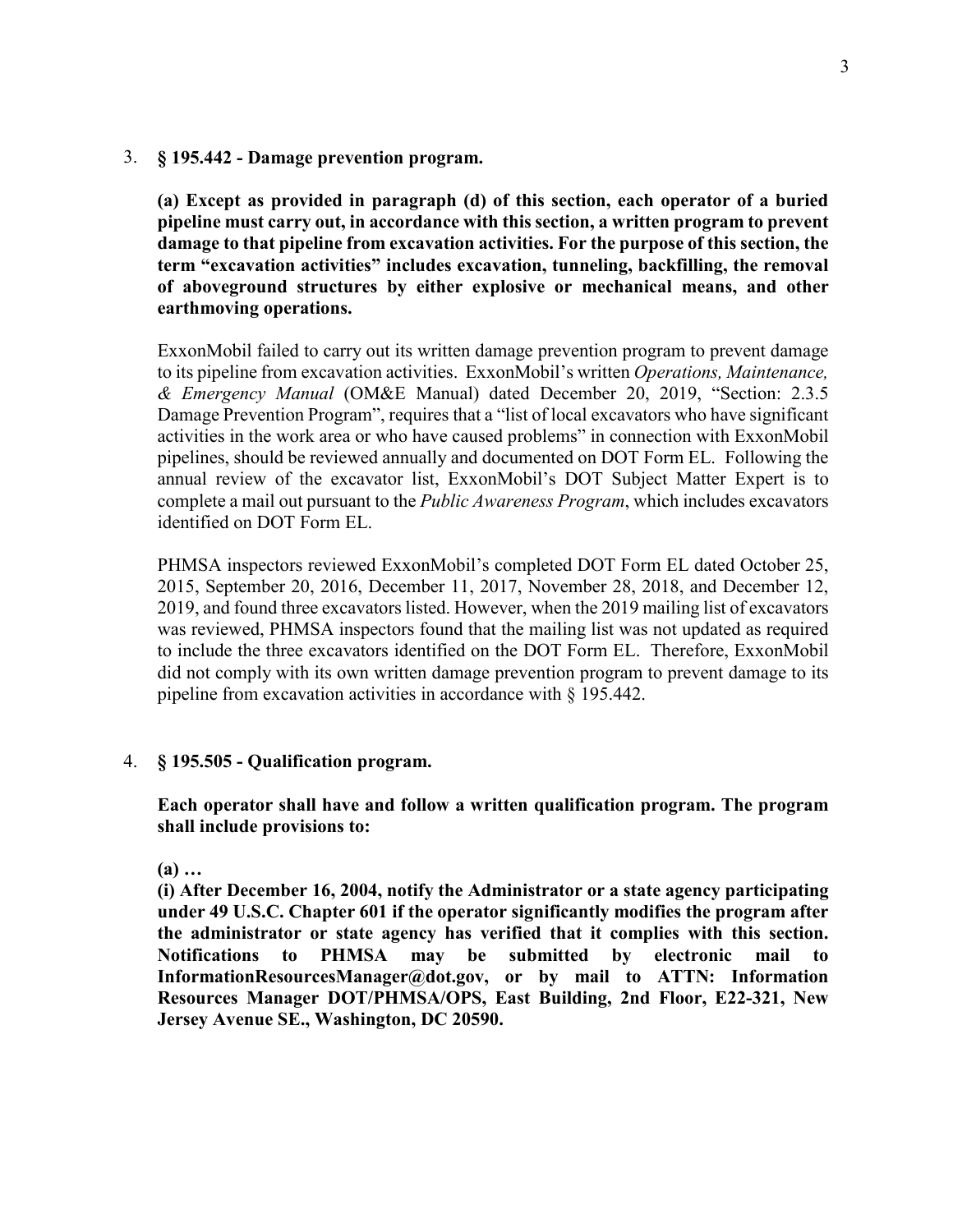ExxonMobil failed to notify the Administrator of significant modifications made to the *Operator Qualification Program* (OQ Program) in the year 2019. ExxonMobil's written OQ Program, "Section 1.6.3 Notification of Significant Changes to PHMSA and State Agencies" contains a requirement that once the OQ Program "has been inspected by the Pipeline and Hazardous Materials Safety Administration (PHMSA) and/or State Regulatory Agencies, high impact changes will be submitted to these agencies."

ExxonMobil completed a wide range of changes in its 2019 OQ Program to include the removal of assets covered by the OQ Program, which included approving OQ modules for various covered tasks, changes in course materials, and replacing computer-based training with a third-party service provider, therefore changing the acceptable method of evaluations. PHMSA inspectors reviewed Pipeline Data Mart OQ Notifications for OPID 4908 and found no previous OQ Notification submissions. During the inspection, PHMSA inspectors requested documentation of the most recent OQ Notification, but ExxonMobil was not able to provide any records of any submissions to PHMSA.

## 5. **§ 195.555 - What are the qualifications for supervisors?**

# **You must require and verify that supervisors maintain a thorough knowledge of that portion of the corrosion control procedures established under § 195.402(c)(3) for which they are responsible for insuring compliance.**

ExxonMobil failed to require and verify that supervisors maintain a thorough knowledge of that portion of the corrosion control procedures established under  $\S$  195.402(c)(3) for which they are responsible for insuring compliance.

ExxonMobil's OM&E Manual, "Section 5 Personnel Training and Review" states, "Supervisors must maintain a thorough knowledge of that portion of the corrosion control procedures for which they are responsible for insuring compliance. Annually, supervisors will indicate, by signing DOT Form TR, that they understand the corrosion control procedures employed for the DOT pipelines they steward..."

PHMSA inspectors reviewed ExxonMobil's completed DOT Form TR records dated January 10, 2018, January 9, 2019, and January 7, 2020, and found that the forms were not signed by the supervisors but instead were signed by the ExxonMobil Safety and Risk Advisor. Pursuant to § 195.555, as well as ExxonMobil's procedures, ExxonMobil must require and verify that supervisors maintain a thorough knowledge of the corrosion control procedures and that said supervisors sign DOT Form TR to acknowledge such an understanding.

Additionally, ExxonMobil requires that four supervisors for the Santa Ynez pipeline system complete DOT Pipeline Safety Phase 1 training, the required corrosion control training for the company's supervisors. A review of records showed that each supervisor was found to either have a lapse in qualification or a lapse in qualification from when they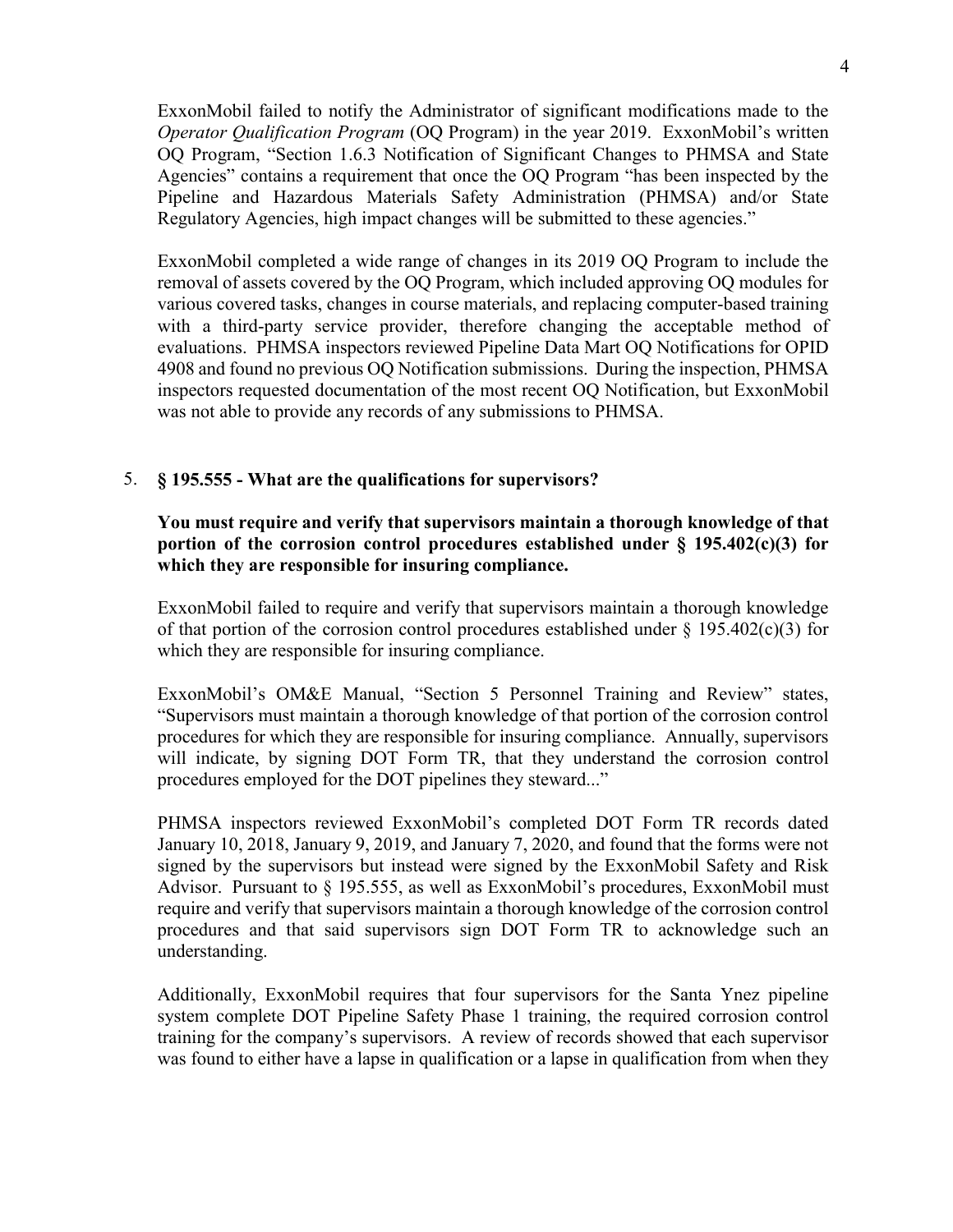assumed the role of supervisor to when they completed the required training, and in some cases both lapses.

- Supervisor #1: Records show the following: a 45-day lapse in qualification from July 3, 2018 to August 17, 2018 and a 402-day lapse in qualification from August 17, 2019, until the date the records were reviewed on September 22, 2020.
- Supervisor #2: Records show a 359-day lapse in qualification from when he assumed the supervisor role on April 20, 2019 to April 13, 2020, when he took the required training.
- Supervisor #3: Records show that there is a 439-day lapse in training from when he assumed the supervisor role on July 12, 2018, to when he completed the required training on September 24, 2019.
- Supervisor #4: Records show that there was a 45-day lapse in training from June 7, 2019 to July 22, 2019 and another 25-day gap in his training from July 21, 2020 to August 15, 2020.

## Proposed Civil Penalty

Under 49 U.S.C. § 60122 and 49 CFR § 190.223, you are subject to a civil penalty not to exceed \$222,504 per violation per day the violation persists, up to a maximum of \$2,225,034 for a related series of violations. For violation occurring on or after July 31, 2019 and before January 11, 2021, the maximum penalty may not exceed \$218,647 per violation per day the violation persists, up to a maximum of \$2,186,465 for a related series of violations. For violation occurring on or after November 27, 2018 and before July 31, 2019, the maximum penalty may not exceed \$213,268 per violation per day, with a maximum penalty not to exceed \$2,132,679. For violation occurring on or after November 2, 2015 and before November 27, 2018, the maximum penalty may not exceed \$209,002 per violation per day, with a maximum penalty not to exceed \$2,090,022.

We have reviewed the circumstances and supporting documentation involved for the above probable violation(s) and recommend that you be preliminarily assessed a civil penalty of **\$39,200** as follows:

| <b>Item</b>                 | <b>Penalty</b> |
|-----------------------------|----------------|
| $\mathcal{D}_{\mathcal{L}}$ | \$19,600       |
| 5                           | \$19,600       |

## Warning Items

With respect to Item 3, we have reviewed the circumstances and supporting documents involved in this case and have decided not to conduct additional enforcement action or penalty assessment proceedings at this time. We advise you to promptly correct this item. Failure to do so may result in additional enforcement action.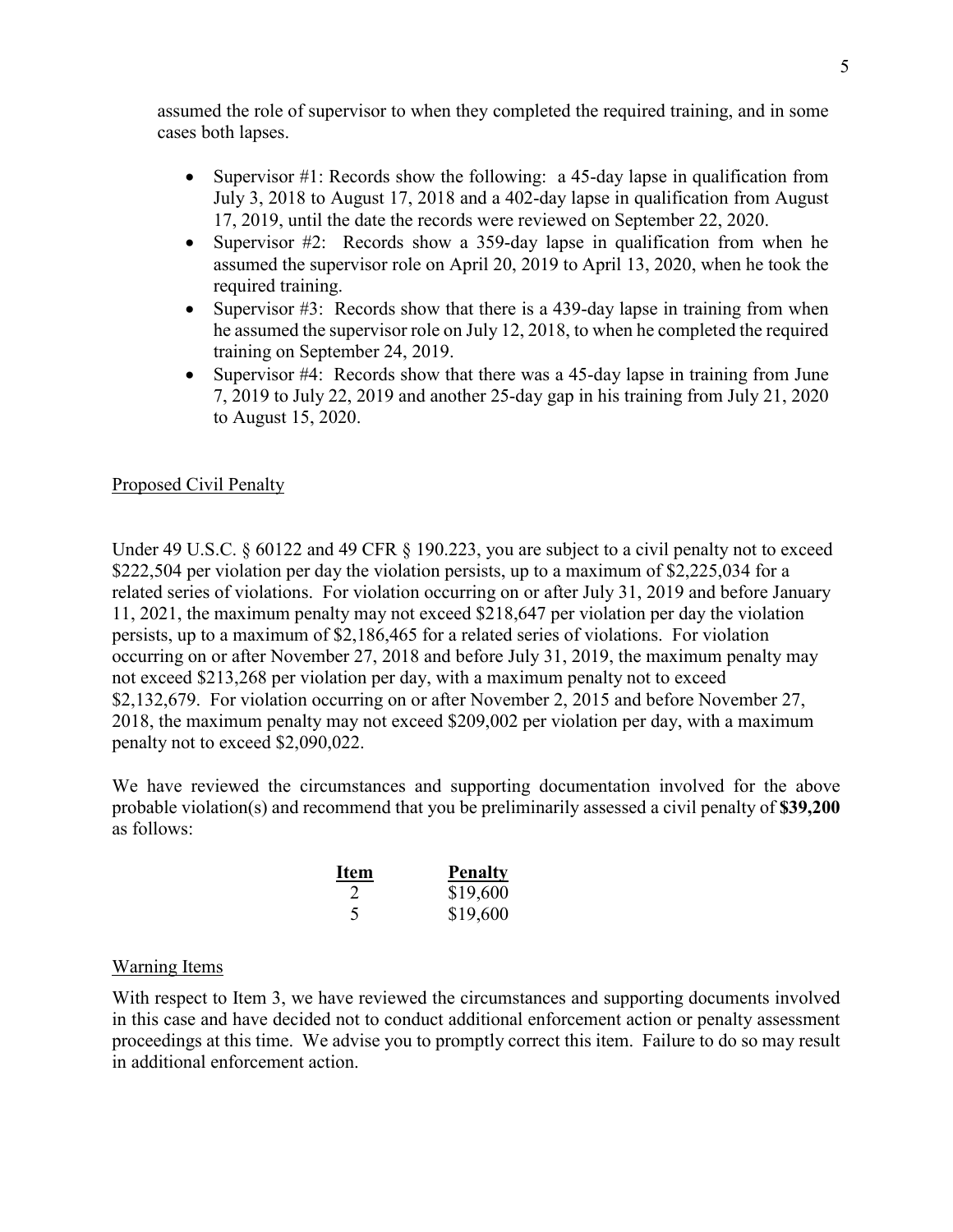#### Proposed Compliance Order

With respect to Items 1, 2, 4, and 5 pursuant to 49 U.S.C. § 60118, the Pipeline and Hazardous Materials Safety Administration proposes to issue a Compliance Order to ExxonMobil Production Company. Please refer to the *Proposed Compliance Order*, which is enclosed and made a part of this Notice.

## Response to this Notice

Enclosed as part of this Notice is a document entitled Response Options for Pipeline Operators in Compliance Proceedings. Please refer to this document and note the response options. All material you submit in response to this enforcement action may be made publicly available. If you believe that any portion of your responsive material qualifies for confidential treatment under 5 U.S.C. 552(b), along with the complete original document you must provide a second copy of the document with the portions you believe qualify for confidential treatment redacted and an explanation of why you believe the redacted information qualifies for confidential treatment under 5 U.S.C. 552(b).

Following the receipt of this Notice, you have 30 days to submit written comments, or request a hearing under 49 CFR § 190.211. If you do not respond within 30 days of receipt of this Notice, this constitutes a waiver of your right to contest the allegations in this Notice and authorizes the Associate Administrator for Pipeline Safety to find facts as alleged in this Notice without further notice to you and to issue a Final Order. If you are responding to this Notice, we propose that you submit your correspondence to my office within 30 days from receipt of this Notice. This period may be extended by written request for good cause.

In your correspondence on this matter, please refer to **CPF 4-2021-013-NOPV**, and for each document you submit, please provide a copy in electronic format whenever possible.

Sincerely, MARY LOUISE Digitally signed by MARY **MCDANIEL** LOUISE MCDANIEL Date: 2021.03.04 05:37:24 -06'00'

Mary L. McDaniel, P.E. Director, Southwest Region Pipeline and Hazardous Materials Safety Administration

Enclosures: *Proposed Compliance Order Response Options for Pipeline Operators in Enforcement Proceedings*

cc: Adolfo Calero, DOT SME, ExxonMobil, [adolfo.acalero@exxonmobil.com](mailto:adolfo.acalero@exxonmobil.com)